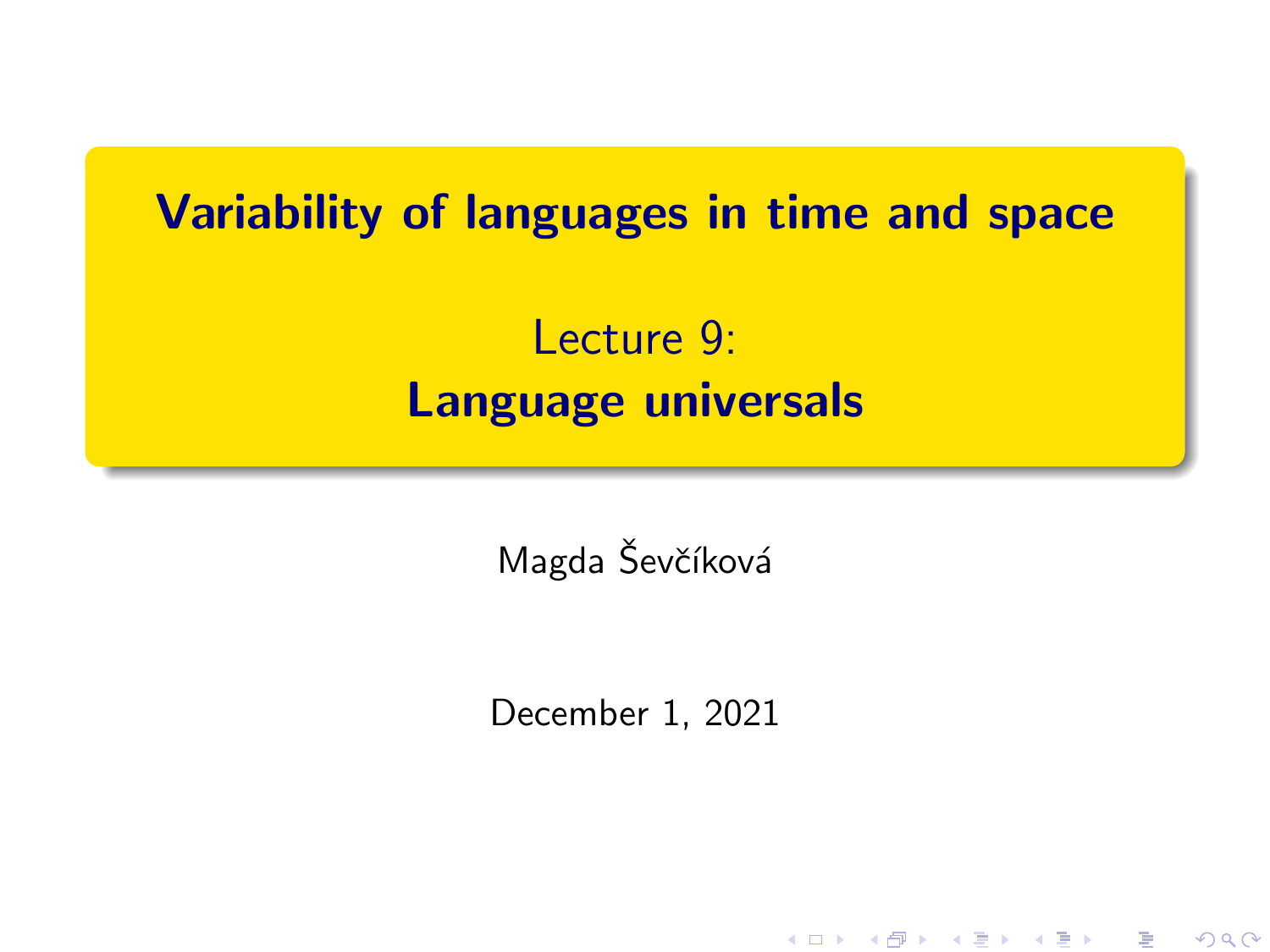#### Greenberg (1963:255)

"Language universals are by their very nature summary statements about characteristics or tendencies shared by all human speakers. As such they constitute the most general laws of a science of linguistics (as contrasted with a method and a set of specific descriptive results). Further, since language is at once both an aspect of individual behaviour and an aspect of human culture, its universals provide both the major point of contact with underlying psychological principles (psycholinguistics) and the major source of implications for human culture in general (ethnolinguistics)."

#### Noam Chomsky

- Universal Grammar
- linguistic universals are innate
- an in-depth understanding of one language (English) sufficient

#### Hockett (1963:1)

"[...] we do not want to invent language universals but to discover them. How to discover them is not so obvious."

メロメ メタメ メミメ メミメ

つくい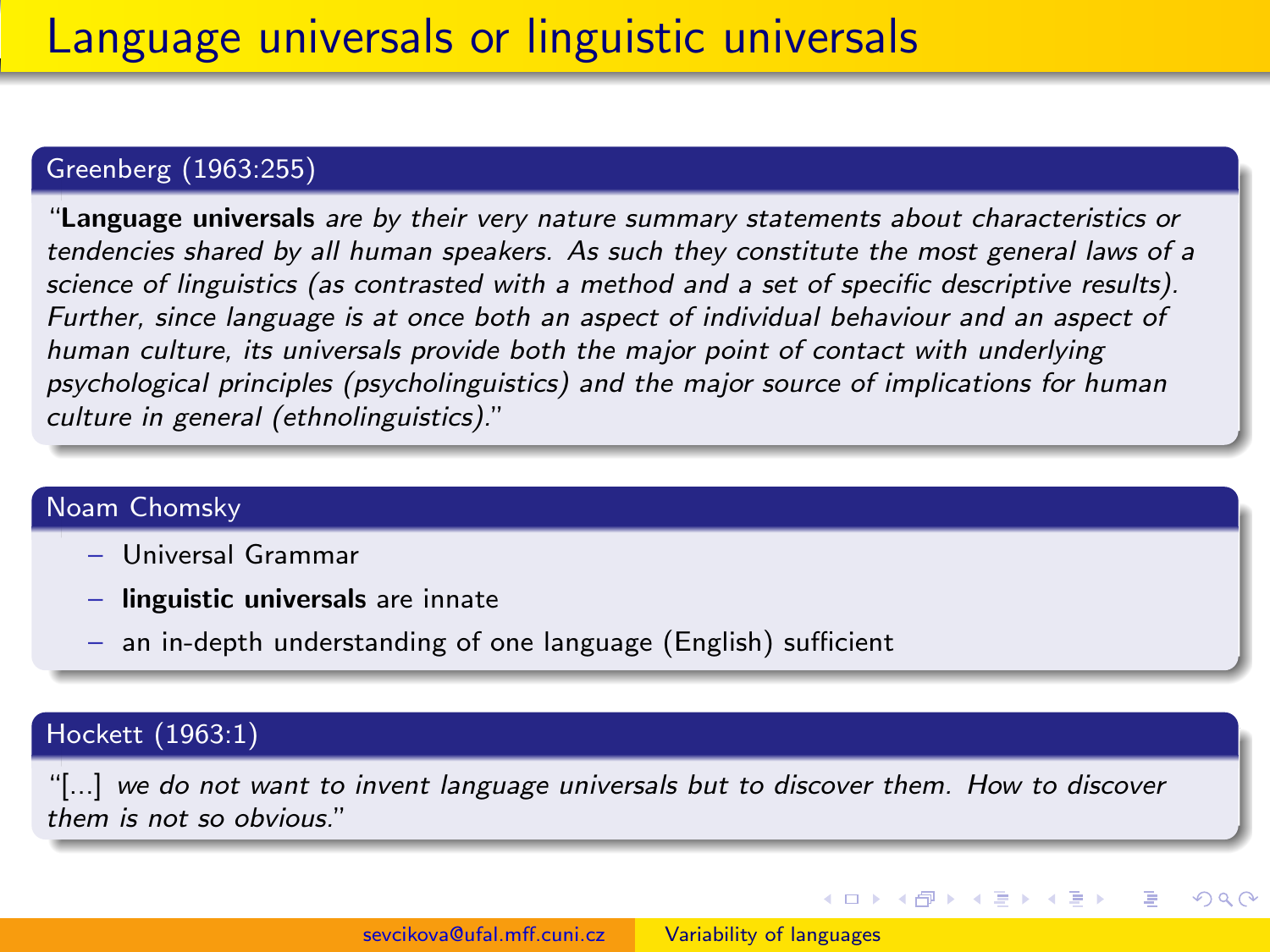- phonological vs morphological vs syntactic (etc.) universals
	- according to the language level the universal refers to
- absolute vs statistical universals
	- presence vs non-presence of a universal in languages
- **•** implicational vs unconditional universals
	- if referring reference to another property and language, or not

メタトメミトメミト

 $\Omega$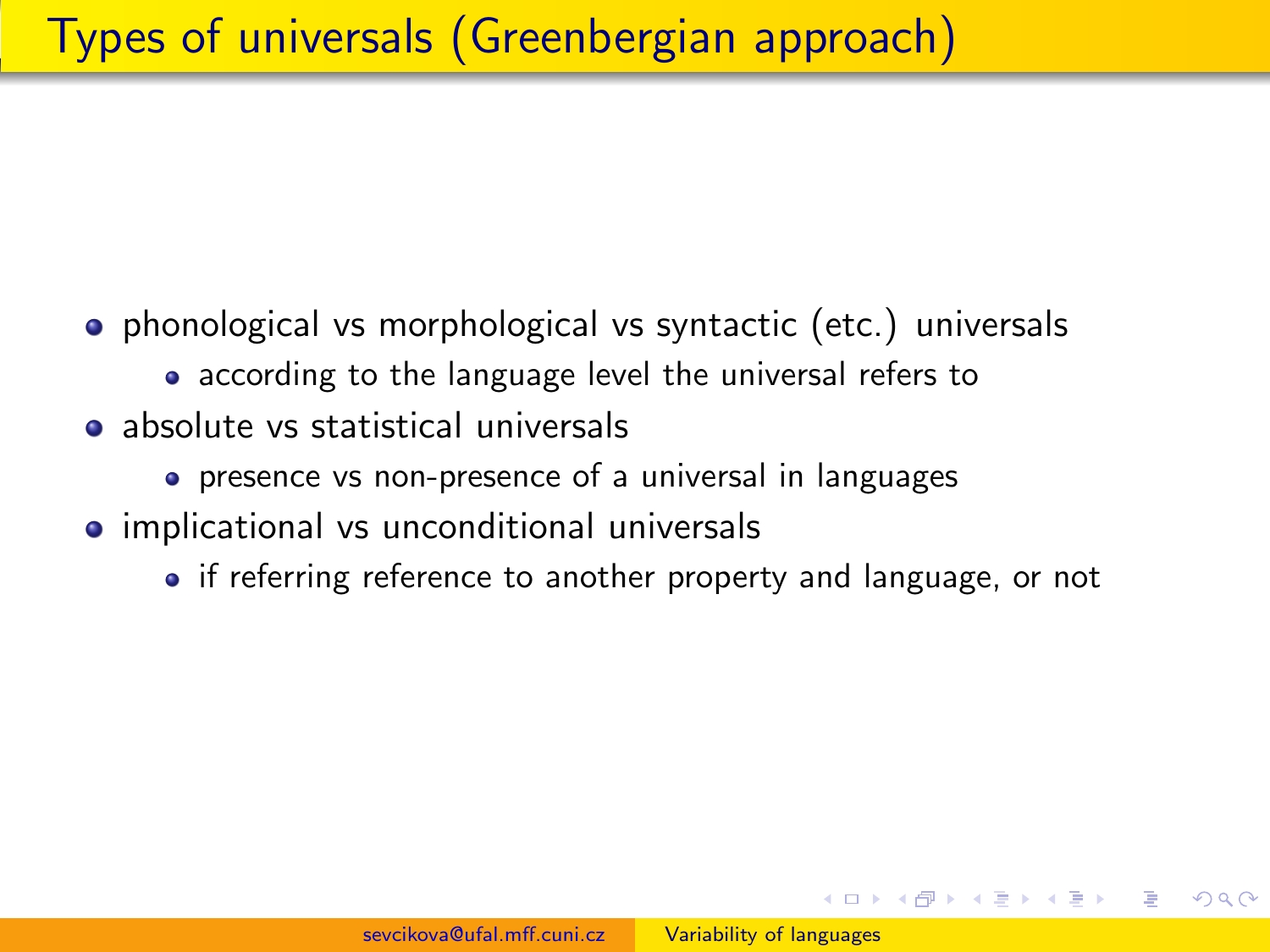## Absolute vs statistical universals

### **a** absolute universals

- without exception, e.g.
	- all languages have vowels
	- every language has at least two vowels
	- for all languages the number of phonemes is not fewer than 10 or more than 70

### Greenberg (1976:9)

"for a statement about language to be considered fully general it is sufficient that it has as its logical scope the set of all languages"

### Comrie (1981:19)

"those that are exceptionless, and those that exist as tendencies, but do still have exceptions" (tendencies as "statistical significant deviation from random patterning"; an absolute universal  $=$  "just the extreme case of deviation from random distribution")

 $\left\{ \begin{array}{ccc} 1 & 0 & 0 \\ 0 & 1 & 0 \end{array} \right.$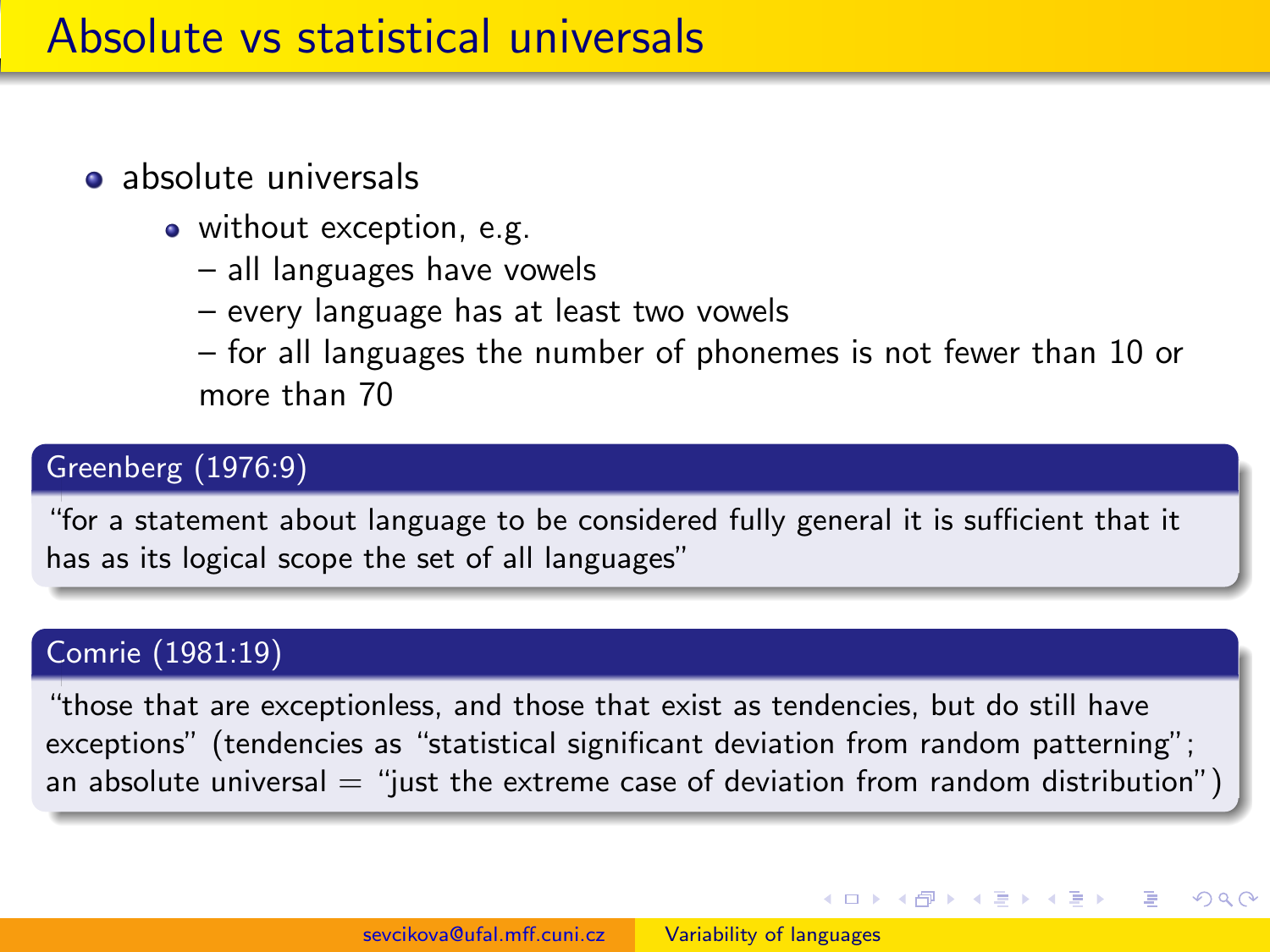### Greenberg (1963)

"If a language has a particular characteristic  $\phi$ , it has a significantly greater probability of possessing some other characteristic  $\psi$  than if it does not possess  $\phi$ ."

- **•** for any language, a feature is more probable than some other
	- e.g. a language with gender distinction in the 2nd person sg also has its distinction in the 3rd person sg but not vice versa (but languages in central Nigeria with the distinction in the 2nd person, but not in the 3rd)
	- the number of languages in the samples analysed is usually low (tens of languages)

 $\mathbf{A} \equiv \mathbf{B} + \mathbf{A} \cdot \mathbf{B} + \mathbf{A} \cdot \mathbf{B} + \mathbf{A} \cdot \mathbf{B} + \mathbf{A}$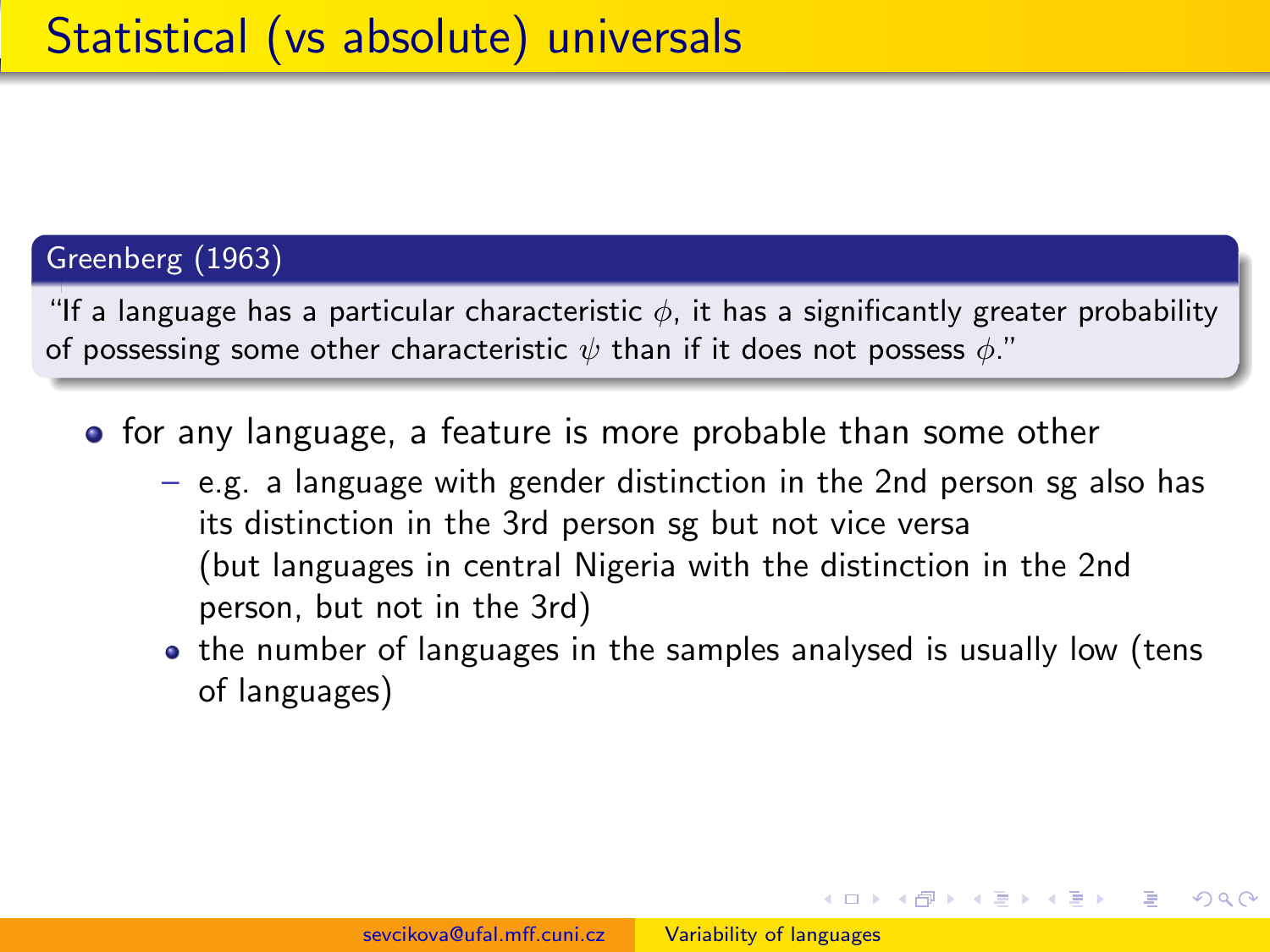# Implicational vs unconditional universals

### • implicational universals

- one-way relationship between two characteristics, e.g.
	- if a language has dual, it also has a category of plural but not necessarily vice versa

### Greenberg (1963:259)

"If a language has a certain characteristic,  $(\phi)$ , it also has some other particular characteristic,  $(\psi)$ , but not vice versa. That is, the presence of the second characteristics  $(\psi)$  does not imply the presence of the first one  $(\phi)$ ."

### $\bullet$  unconditional universals

- the existence of a feature is not conditioned by another characteristic, e.g.
	- all languages have vowels
	- for all languages the number of phonemes is not fewer than 10 or more than 70

メロメ メタメ メミメ メミメン 毛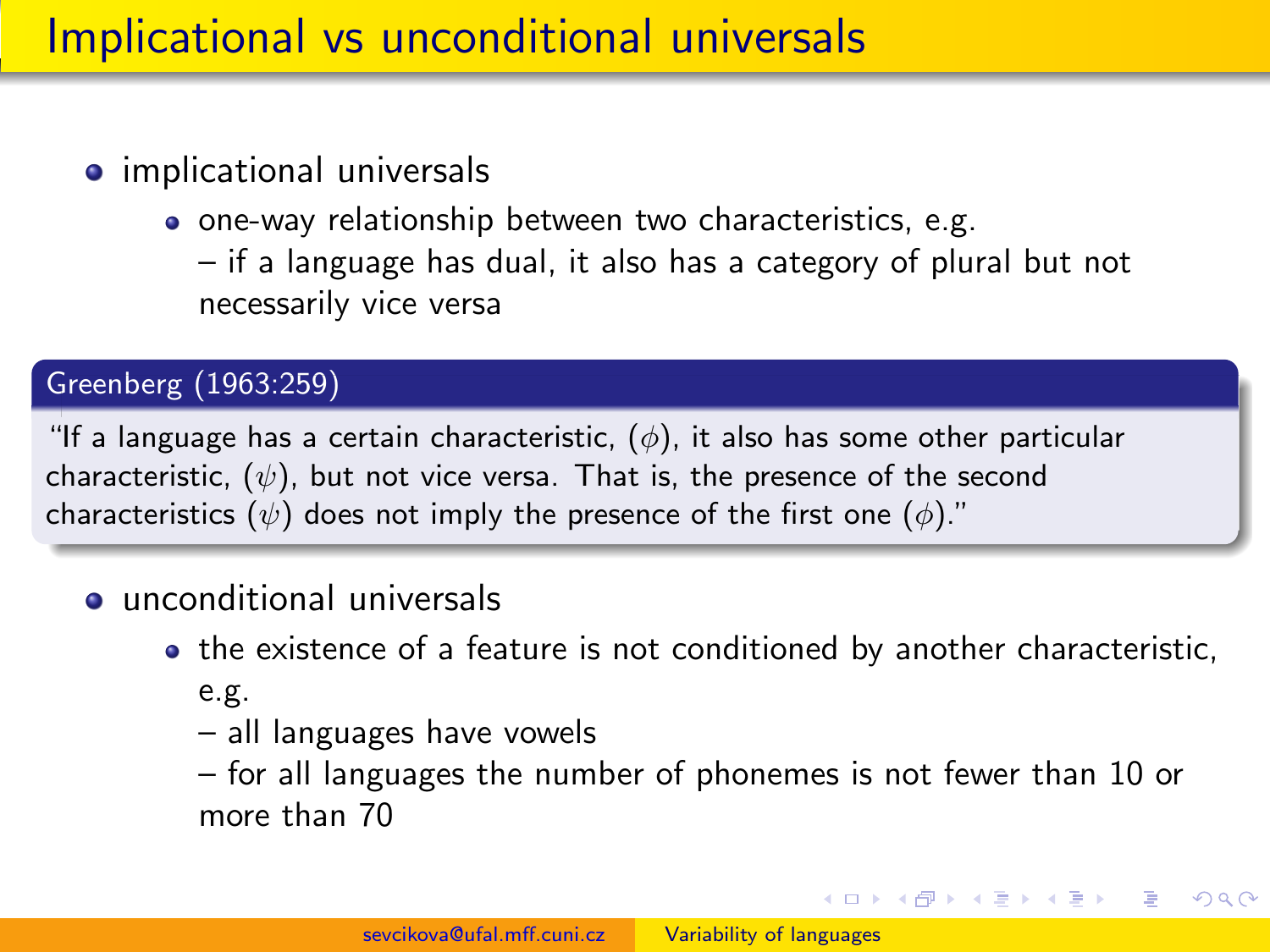# The Universals Archive

- a project by Frans Plank & Elena Filomonova et al., Konstanz Uni
- universals in individual language domains (overlapping)
	- phonology, morphology, inflection, syntax, semantics, lexicon, etc.
- rara (pl. of *rarum*  $==$  rarity)
	- the opposite to universals: a feature found in a few members of a single language family or Sprachbund
	- rarissimum as the extreme case
- o on the Internet since 1999

<https://typo.uni-konstanz.de/rara/category/universals-archive/>

– Rarissimum 78:

expression of numerical approximation ('about 5', 'about the fifth') by inversion of word order from Numeral+Noun to N+Num [Russian and other East Slavic langs]

– Rarissimum 122:

a definite article formally distinct from (one form or another of) any kind of pronoun – demonstrative, personal (free, clitic, or bound), possessive, relative, interrogative [Modern English] **YO A HE YEAR A BY YOUR**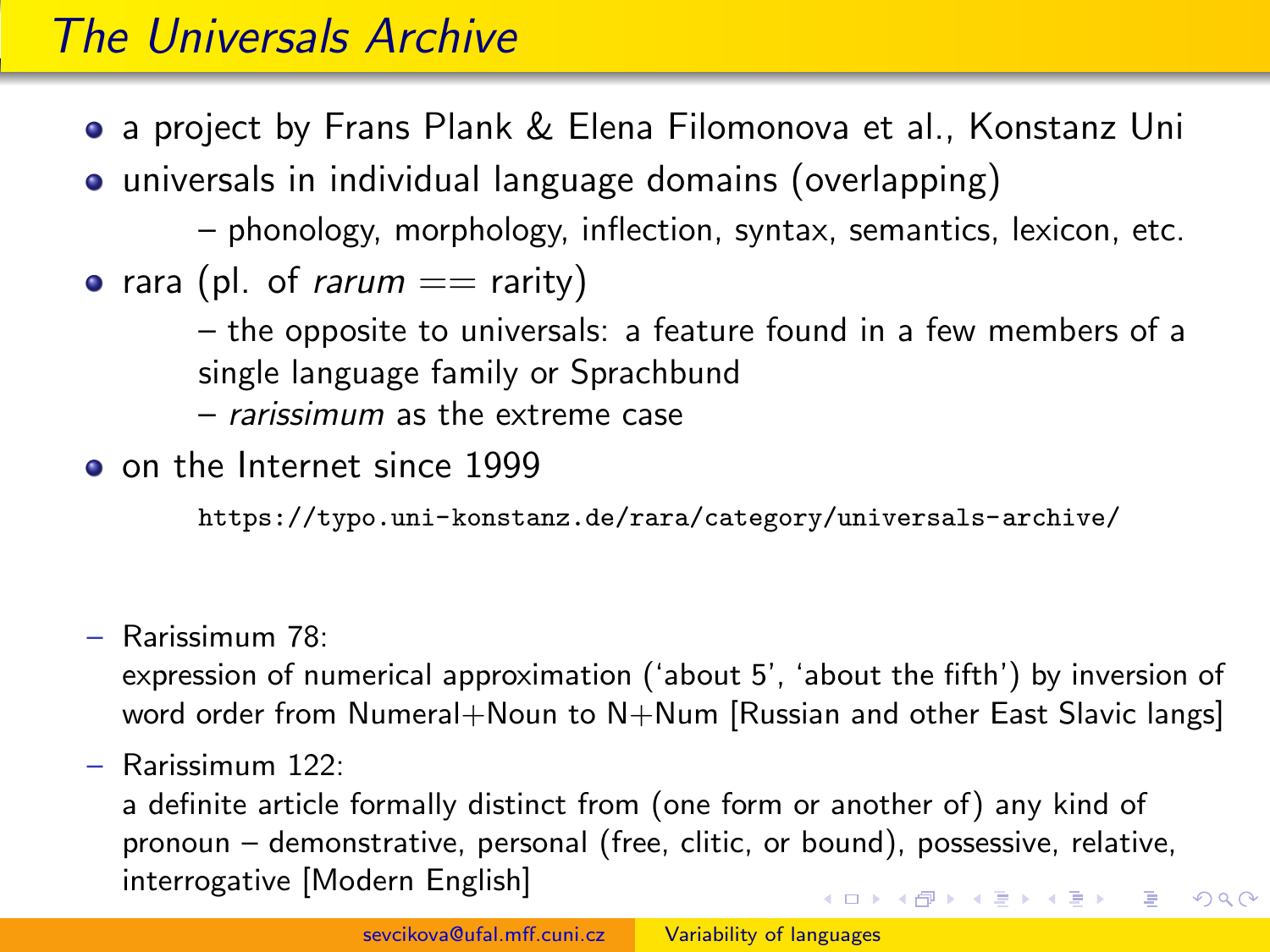# Universals in the Universals Archive: absolute & implic.

- Universal 116 (inflection & absolute & implication): IF there is the category of case, THEN there is also the category of number.
- Universal 430 (inflection & absolute & implication): IF there is a singular-plural distinction in the 2nd and/or the 3rd person of personal pronouns, THEN there is a singular-plural distinction in the 1st person.
- Universal 1181 (lexicon & absolute & implication): IF there is a separate term for 'foot', THEN there is also one for 'hand'.
- Universal 1939 (word-formation & absolute & implication): IF words of whatever word class can be derived from nouns, THEN nouns can be derived from words/stems other than nouns.
- Universal 120 (infl+syntax & absolute & no genuine impl., rather provided that): IF NP-internal constituents agree in more than two categories (the maximum being four), THEN those will always include number and gender and very likely also case.
- Universal 278 (infl & ?absolute & no genuine implication, rather provided that): IF one of the forms of the imperative coincides with a pure (non-inflected, zero-marked) root, THEN its meanings include that of 2nd person singular.
- Universal 546 (infl+word-formation & absol. & no genuine impl., rather provided that): IF plural marking on nouns is optional, THEN the singular may be used on nouns in construction with numerals higher than 1.

イロト イ押 トイヨ トイヨ トー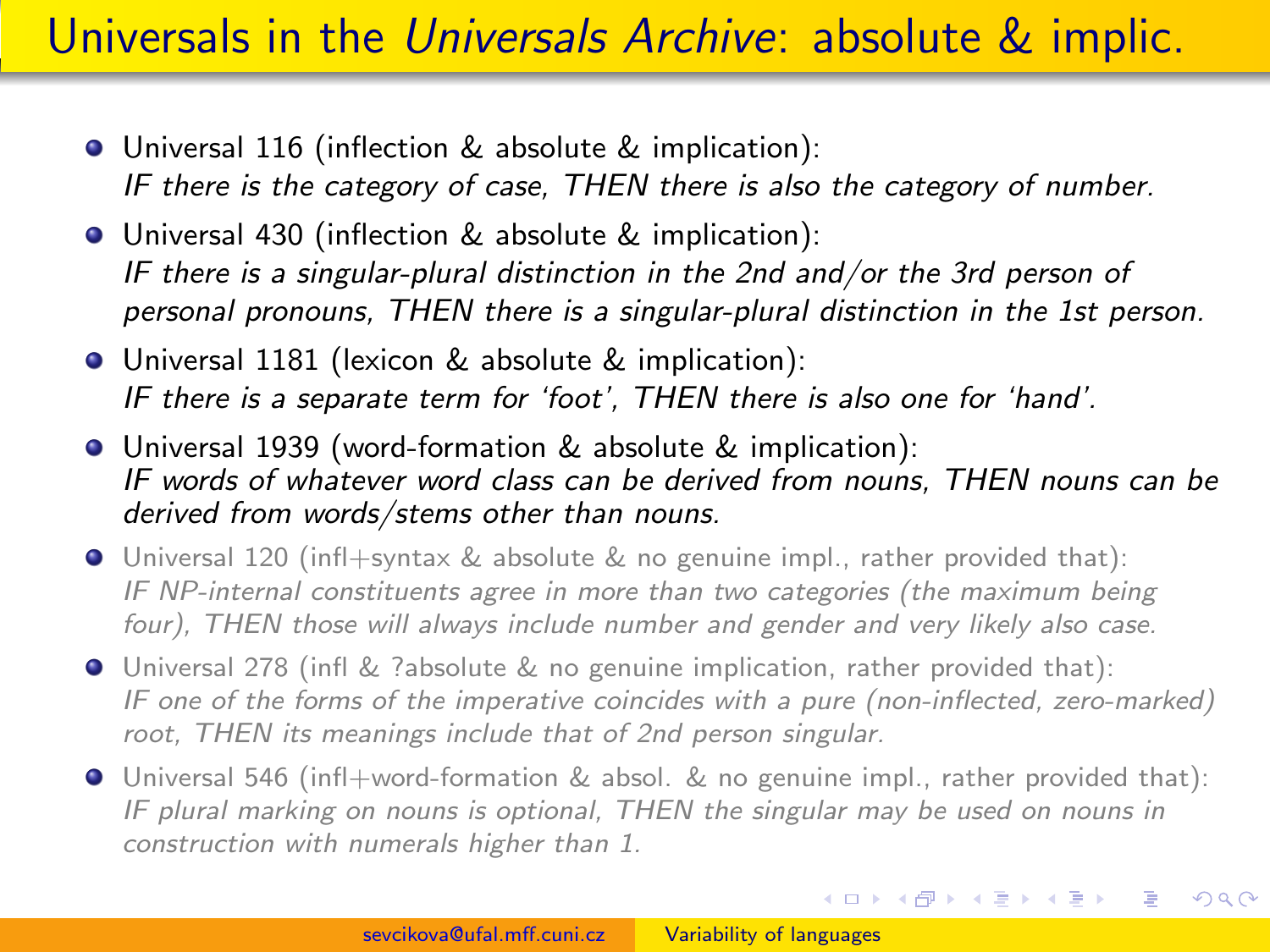- Universal 499 (syntax & ?absolute & unconditional): In conditional statements, the conditional clause precedes the conclusion as the normal order in all languages.
- Universal 515 (inflection & absolute & unconditional): All languages have pronominal categories involving at least three persons and two numbers.
- Universal 1320 (lexicon & absolute & unconditional): Among the deictic elements of every human language is one that denotes the speaker and one that denotes the addressee.
- Universal 1496 (lexicon & absolute & unconditional): The upper limb, 'arm' (and 'hand') is named by a distinct term in all languages.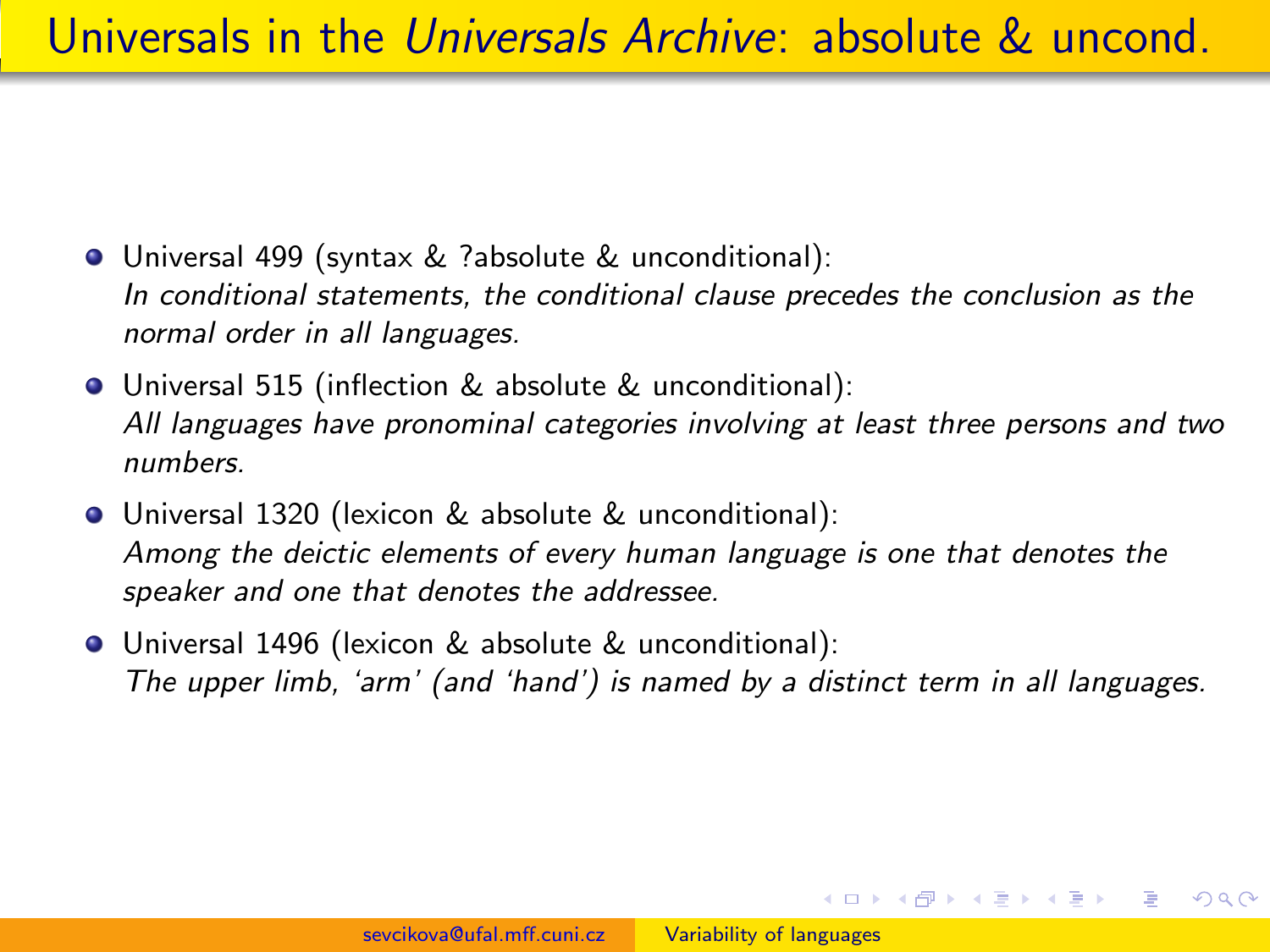- Universal 388 (inflection & statistical & mutual implication): IF there is no inflectional gender, THEN morphology is agglutinative, and vice versa.
- Universal 1431 (inflection & statistical & implication): The more developed a case system is, the less is its system of verbal tenses.
- Universal 1435 (inflection & statistical & mutual implication): IF there is no aspect differentiation, THEN there are continuous tenses.

 $\mathcal{A} \oplus \mathcal{B} \rightarrow \mathcal{A} \oplus \mathcal{B} \rightarrow \mathcal{A}$ 

 $\Omega$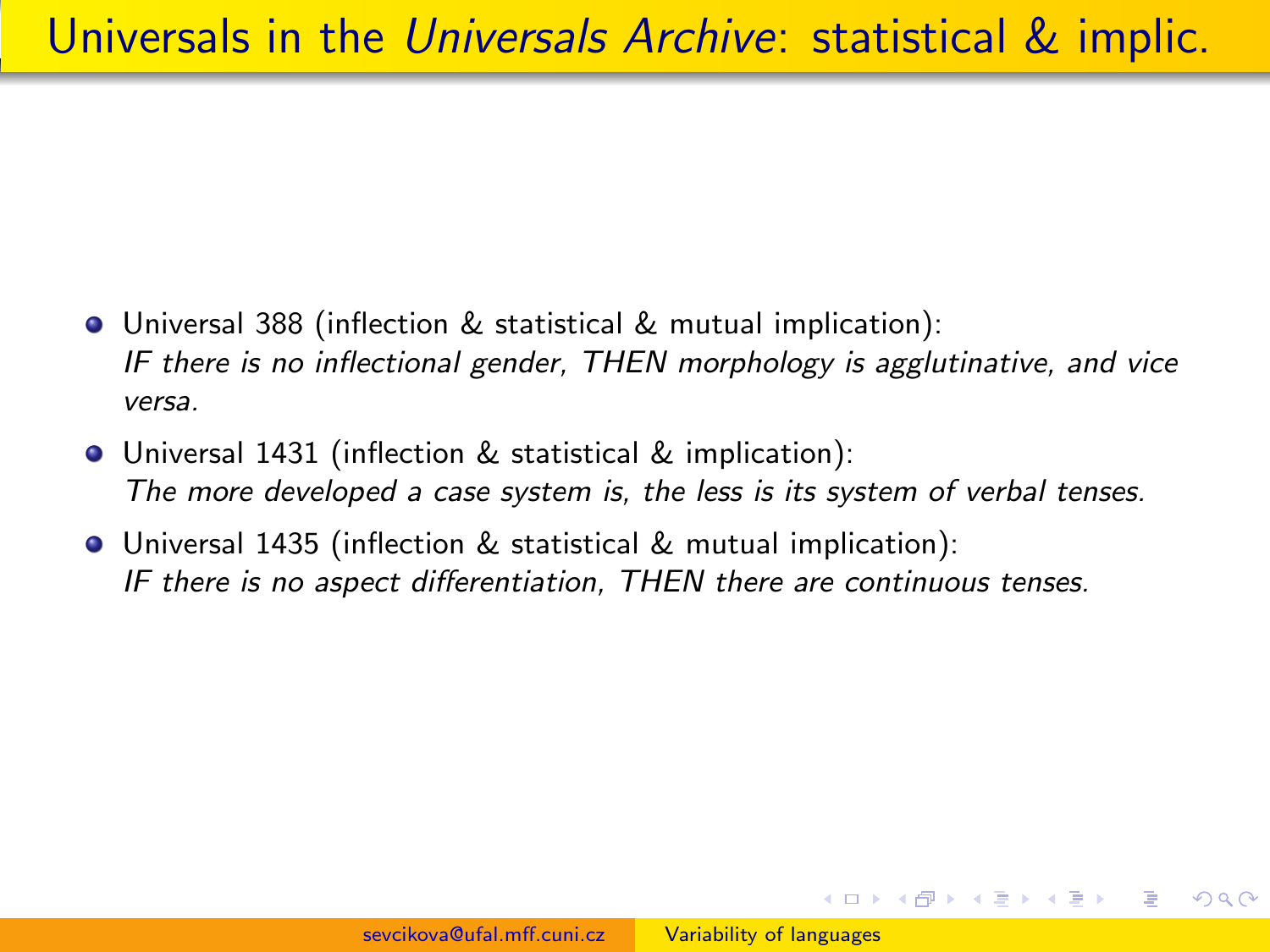Universal 701 (word-formation & statistical & unconditional): The base number tends to be put before the unit, and in general a higher number before a lower, when they are conjoined.

– Counterexamples: Teens in English (fourteen), the teens and decades in German (vierzehn (14), vierundzwanzig (24)), Sanskrit (trayo-dasa), Latin (tre-decim), Irish (tri-deec), all meaning 13 (mentioned in Stampe 1976).

 $\sqrt{2}$  )  $\sqrt{2}$  )  $\sqrt{2}$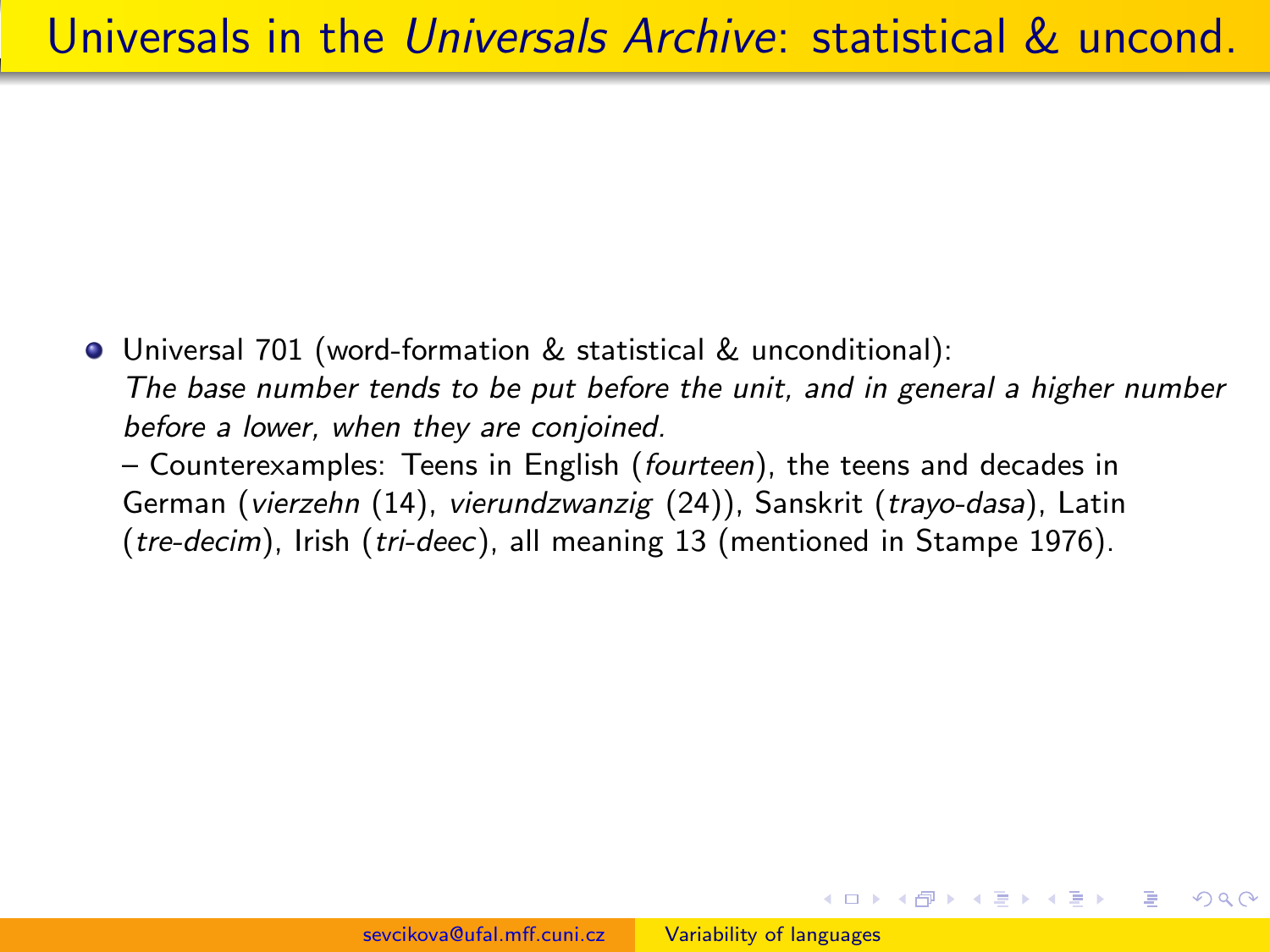### <span id="page-11-0"></span>Evans & Levinson (2009:431):

"The crucial fact for understanding the place of language in human cognition is their diversity."

- **•** scepticism to the existence of language universals
- information about 10  $\%$  languages out of 7k+
- average language death-rate: one language every two weeks
- most generalizations based on 500 languages

メラト メミト メミト